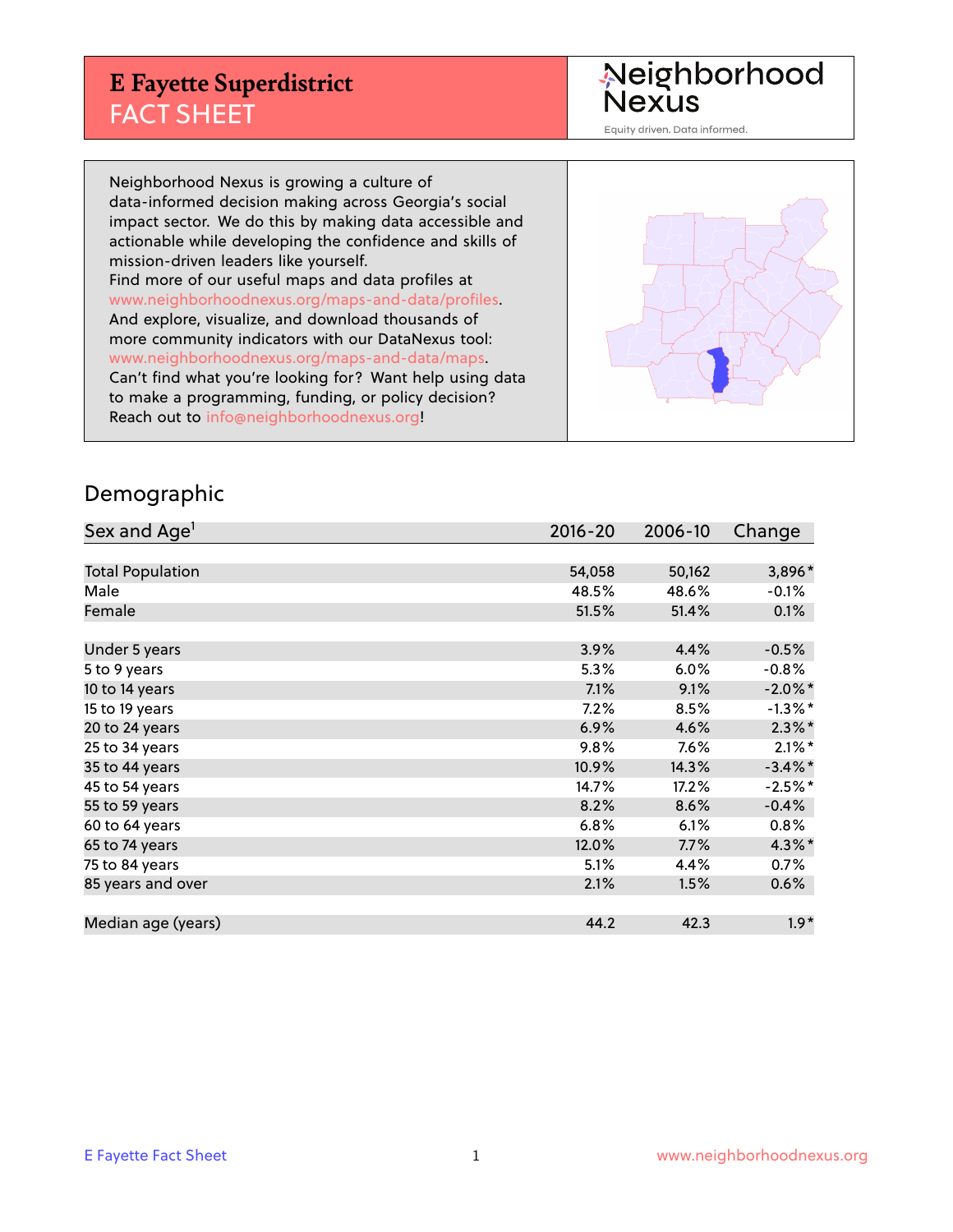# Demographic, continued...

| Race <sup>2</sup>                                            | $2016 - 20$ | 2006-10 | Change      |
|--------------------------------------------------------------|-------------|---------|-------------|
| <b>Total population</b>                                      | 54,058      | 50,162  | 3,896*      |
| One race                                                     | 96.0%       | 97.4%   | $-1.3\%$ *  |
| White                                                        | 55.0%       | 63.8%   | $-8.8\%$ *  |
| <b>Black or African American</b>                             | 35.4%       | 28.3%   | $7.1\%$ *   |
| American Indian and Alaska Native                            | 0.2%        | 0.1%    | 0.1%        |
| Asian                                                        | 2.9%        | 4.0%    | $-1.2%$     |
| Native Hawaiian and Other Pacific Islander                   | 0.1%        | 0.0%    | 0.0%        |
| Some other race                                              | 2.5%        | 1.1%    | $1.4\%$ *   |
| Two or more races                                            | 4.0%        | 2.6%    | $1.3\%$ *   |
| Race alone or in combination with other race(s) <sup>3</sup> | $2016 - 20$ | 2006-10 | Change      |
|                                                              |             |         |             |
| Total population                                             | 54,058      | 50,162  | 3,896*      |
| White                                                        | 58.5%       | 65.7%   | $-7.2%$ *   |
| <b>Black or African American</b>                             | 37.2%       | 30.0%   | $7.2\%$ *   |
| American Indian and Alaska Native                            | 1.1%        | 1.2%    | $-0.2%$     |
| Asian                                                        | 4.3%        | 4.4%    | $-0.0%$     |
| Native Hawaiian and Other Pacific Islander                   | 0.1%        | 0.1%    | $-0.0%$     |
| Some other race                                              | 3.7%        | 1.7%    | $2.0\%$ *   |
|                                                              |             |         |             |
| Hispanic or Latino and Race <sup>4</sup>                     | $2016 - 20$ | 2006-10 | Change      |
| <b>Total population</b>                                      | 54,058      | 50,162  | 3,896*      |
| Hispanic or Latino (of any race)                             | 5.8%        | 4.6%    | 1.3%        |
| Not Hispanic or Latino                                       | 94.2%       | 95.4%   | $-1.3\%$ *  |
| White alone                                                  | 52.3%       | 61.1%   | $-8.8\%$ *  |
| Black or African American alone                              | 35.1%       | 28.0%   | $7.1\%$ *   |
| American Indian and Alaska Native alone                      | 0.0%        | 0.1%    | $-0.1%$     |
| Asian alone                                                  | 2.8%        | 4.0%    | $-1.3%$     |
| Native Hawaiian and Other Pacific Islander alone             | 0.1%        | 0.0%    | 0.0%        |
| Some other race alone                                        | 1.1%        | 0.2%    | $0.8\%$ *   |
| Two or more races                                            | 2.8%        | 1.9%    | 0.9%        |
|                                                              |             |         |             |
| U.S. Citizenship Status <sup>5</sup>                         | $2016 - 20$ | 2006-10 | Change      |
| Foreign-born population                                      | 4,209       | 3,891   | 318         |
| Naturalized U.S. citizen                                     | 71.7%       | 58.0%   | 13.7%*      |
| Not a U.S. citizen                                           | 28.3%       | 42.0%   | $-13.7\%$ * |
|                                                              |             |         |             |
| Citizen, Voting Age Population <sup>6</sup>                  | $2016 - 20$ | 2006-10 | Change      |
| Citizen, 18 and over population                              | 41,614      | 36,119  | 5,495*      |
| Male                                                         | 48.5%       | 47.5%   | 1.0%        |
| Female                                                       | 51.5%       | 52.5%   | $-1.0%$     |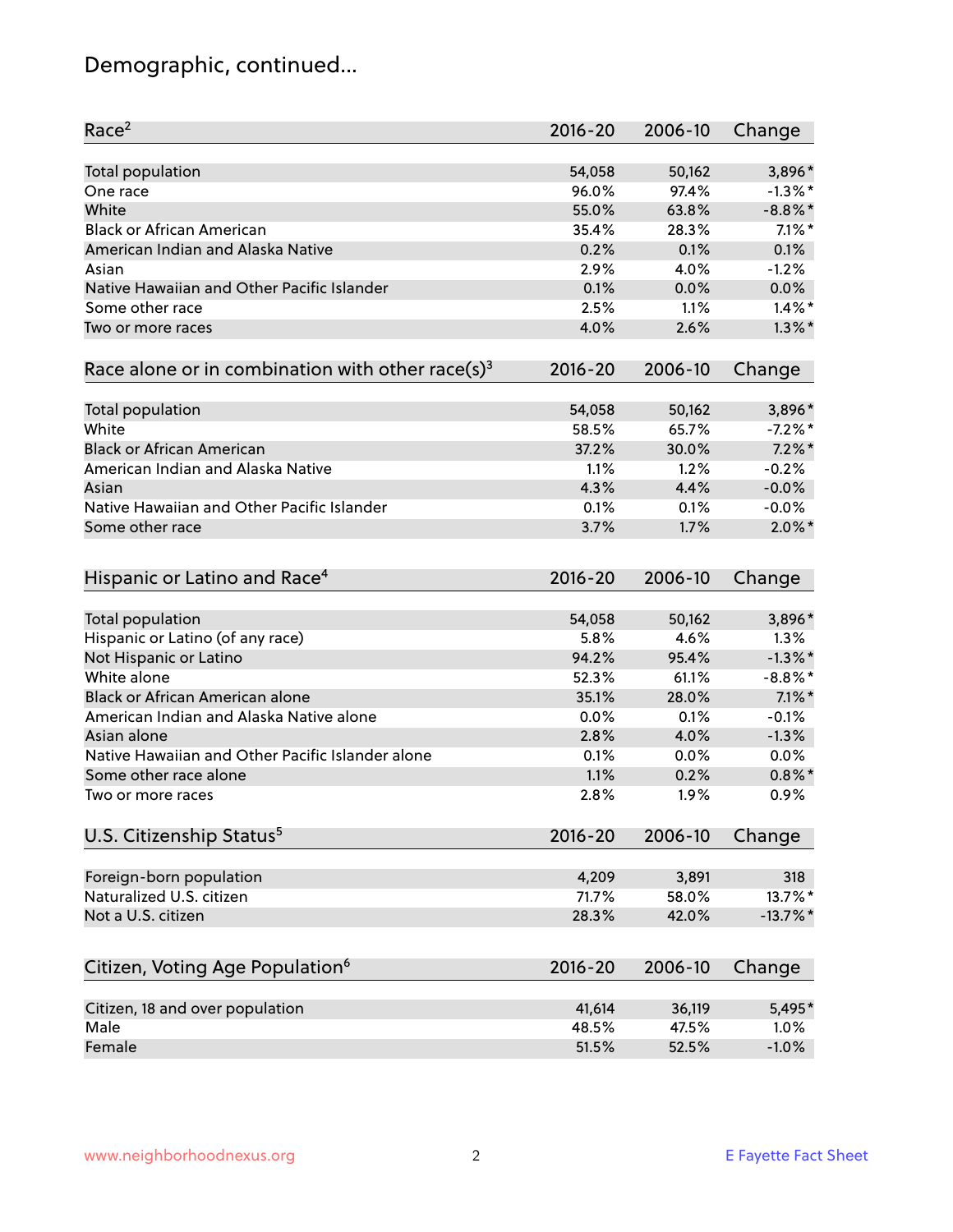#### Economic

| Income <sup>7</sup>                                 | $2016 - 20$ | 2006-10 | Change     |
|-----------------------------------------------------|-------------|---------|------------|
|                                                     |             |         |            |
| All households                                      | 19,559      | 18,176  | $1,383*$   |
| Less than \$10,000                                  | 2.5%        | 1.7%    | 0.9%       |
| \$10,000 to \$14,999                                | 1.7%        | 2.4%    | $-0.7%$    |
| \$15,000 to \$24,999                                | 3.8%        | 7.6%    | $-3.8\%$ * |
| \$25,000 to \$34,999                                | 6.1%        | 9.5%    | $-3.4\%$ * |
| \$35,000 to \$49,999                                | 9.0%        | 12.7%   | $-3.8\%$ * |
| \$50,000 to \$74,999                                | 18.7%       | 16.5%   | 2.2%       |
| \$75,000 to \$99,999                                | 16.1%       | 17.7%   | $-1.6%$    |
| \$100,000 to \$149,999                              | 21.7%       | 20.2%   | 1.4%       |
| \$150,000 to \$199,999                              | 11.5%       | 7.0%    | 4.5%*      |
| \$200,000 or more                                   | 8.9%        | 4.7%    | $4.2\%$ *  |
| Median household income (dollars)                   | 87,686      | 74,351  | 13,335*    |
| Mean household income (dollars)                     | 108,726     | 84,213  | 24,513*    |
| With earnings                                       | 78.1%       | 81.3%   | $-3.2\%$ * |
| Mean earnings (dollars)                             | 104,171     | 82,402  | 21,769*    |
| <b>With Social Security</b>                         | 34.2%       | 30.0%   | 4.2%*      |
| Mean Social Security income (dollars)               | 24,222      | 17,158  | 7,065*     |
| With retirement income                              | 31.3%       | 29.4%   | 1.9%       |
| Mean retirement income (dollars)                    | 41,689      | 25,538  | $16,151*$  |
| With Supplemental Security Income                   | 4.6%        | 1.6%    | $3.0\%$ *  |
| Mean Supplemental Security Income (dollars)         | 10,885      | 8,235   | 2,649      |
| With cash public assistance income                  | 0.9%        | 1.2%    | $-0.3%$    |
| Mean cash public assistance income (dollars)        | $\pmb{0}$   | 5,339   | $-5,339$   |
| With Food Stamp/SNAP benefits in the past 12 months | 5.2%        | 3.0%    | $2.3\%$ *  |
|                                                     |             |         |            |
| Families                                            | 15,351      | 14,030  | $1,321*$   |
| Less than \$10,000                                  | 2.5%        | 1.0%    | 1.5%       |
| \$10,000 to \$14,999                                | 1.1%        | 1.3%    | $-0.3%$    |
| \$15,000 to \$24,999                                | 2.0%        | 4.9%    | $-2.9%$    |
| \$25,000 to \$34,999                                | 3.3%        | 7.1%    | $-3.8\%$ * |
| \$35,000 to \$49,999                                | 7.3%        | 11.4%   | $-4.1\%$ * |
| \$50,000 to \$74,999                                | 18.7%       | 17.1%   | 1.6%       |
| \$75,000 to \$99,999                                | 15.2%       | 19.3%   | $-4.2%$    |
| \$100,000 to \$149,999                              | 24.9%       | 23.5%   | 1.4%       |
| \$150,000 to \$199,999                              | 13.8%       | 8.6%    | $5.2\%$ *  |
| \$200,000 or more                                   | 11.3%       | 5.7%    | $5.6\%$ *  |
| Median family income (dollars)                      | 100,057     | 84,332  | 15,725*    |
| Mean family income (dollars)                        | 120,556     | 93,664  | 26,892*    |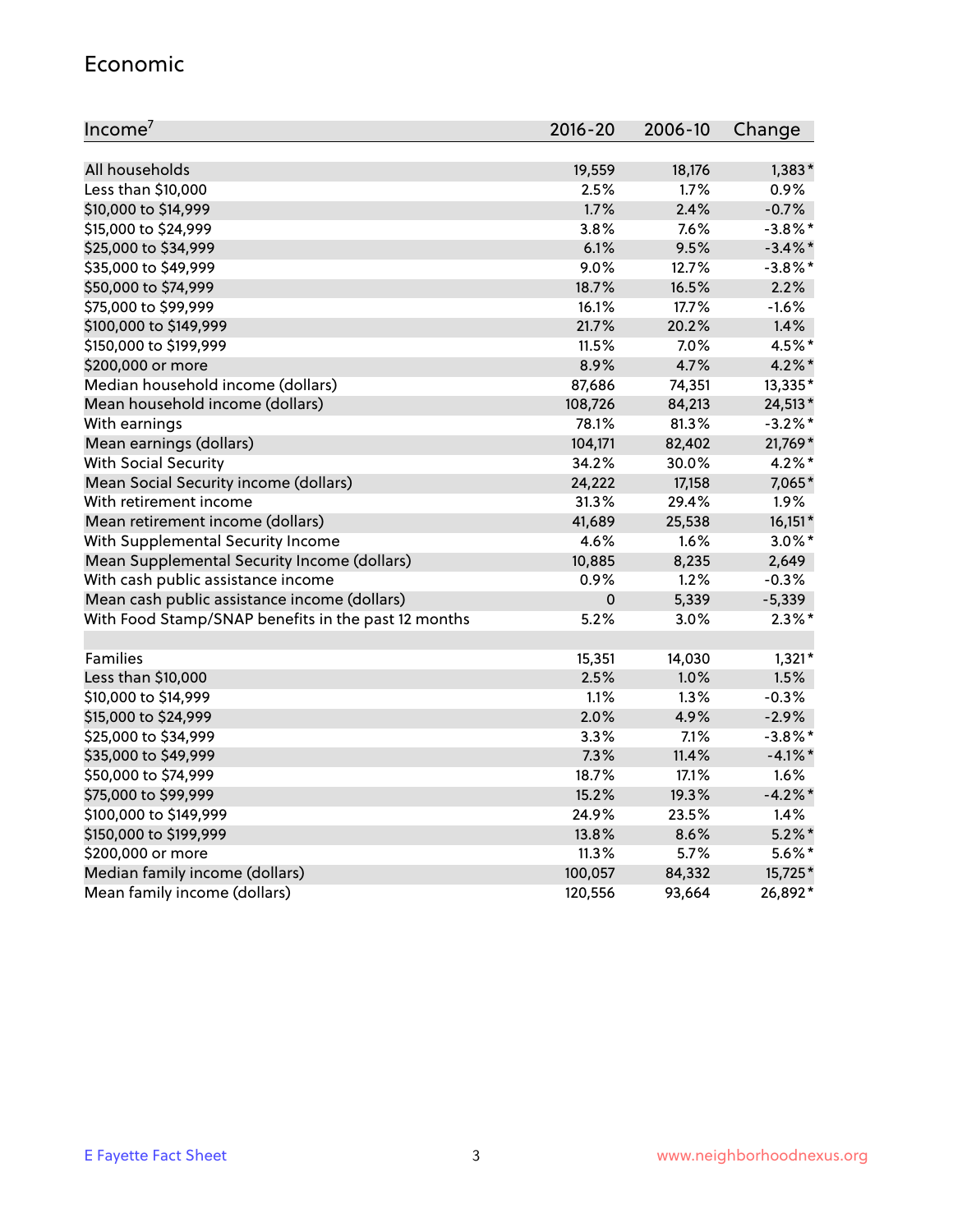#### Economic, continued...

| Income, continued <sup>8</sup>                                        | $2016 - 20$ | 2006-10 | Change    |
|-----------------------------------------------------------------------|-------------|---------|-----------|
|                                                                       |             |         |           |
| Nonfamily households                                                  | 4,208       | 4,146   | 62        |
| Median nonfamily income (dollars)                                     | 46,232      | 37,206  | 9,026*    |
| Mean nonfamily income (dollars)                                       | 56,027      | 49,182  | $6,845*$  |
| Median earnings for workers (dollars)                                 | 42,205      | 36,366  | 5,839*    |
| Median earnings for male full-time, year-round workers                | 61,046      | 57,428  | 3,618     |
| (dollars)                                                             |             |         |           |
| Median earnings for female full-time, year-round workers<br>(dollars) | 49,243      | 43,489  | $5,754*$  |
| Per capita income (dollars)                                           | 39,683      | 30,911  | $8,773*$  |
|                                                                       |             |         |           |
| Families and People Below Poverty Level <sup>9</sup>                  | $2016 - 20$ | 2006-10 | Change    |
|                                                                       |             |         |           |
| <b>All families</b>                                                   | 4.0%        | 3.2%    | 0.9%      |
| With related children under 18 years                                  | 4.0%        | 5.4%    | $-1.4%$   |
| With related children under 5 years only                              | 1.9%        | 4.2%    | $-2.3%$   |
| Married couple families                                               | 1.6%        | 1.7%    | $-0.1%$   |
| With related children under 18 years                                  | 1.7%        | 2.8%    | $-1.1%$   |
| With related children under 5 years only                              | 3.1%        | 2.8%    | 0.3%      |
| Families with female householder, no husband present                  | 13.3%       | 14.1%   | $-0.7%$   |
| With related children under 18 years                                  | 9.9%        | 20.3%   | $-10.4%$  |
| With related children under 5 years only                              | 0.0%        | 16.0%   | $-16.0%$  |
| All people                                                            | 4.7%        | 4.3%    | 0.4%      |
| Under 18 years                                                        | 3.5%        | 6.5%    | $-3.0%$   |
| Related children under 18 years                                       | 3.0%        | 6.3%    | $-3.3%$   |
| Related children under 5 years                                        | 2.2%        | 5.4%    | $-3.2%$   |
| Related children 5 to 17 years                                        | 3.2%        | 6.5%    | $-3.3%$   |
| 18 years and over                                                     | 5.0%        | 3.6%    | 1.4%      |
| 18 to 64 years                                                        | 5.2%        | 3.7%    | 1.5%      |
| 65 years and over                                                     | 4.4%        | 2.9%    | 1.5%      |
| People in families                                                    | 3.7%        | 3.6%    | 0.1%      |
| Unrelated individuals 15 years and over                               | 12.8%       | 10.6%   | 2.2%      |
|                                                                       |             |         |           |
| Non-Hispanic white people                                             | 5.0%        | 3.0%    | $2.1\%$ * |
| Black or African-American people                                      | 2.3%        | 4.3%    | $-2.0%$   |
| Asian people                                                          | 5.8%        | 5.0%    | 0.8%      |
| Hispanic or Latino people                                             | 3.6%        | 20.9%   | $-17.3%$  |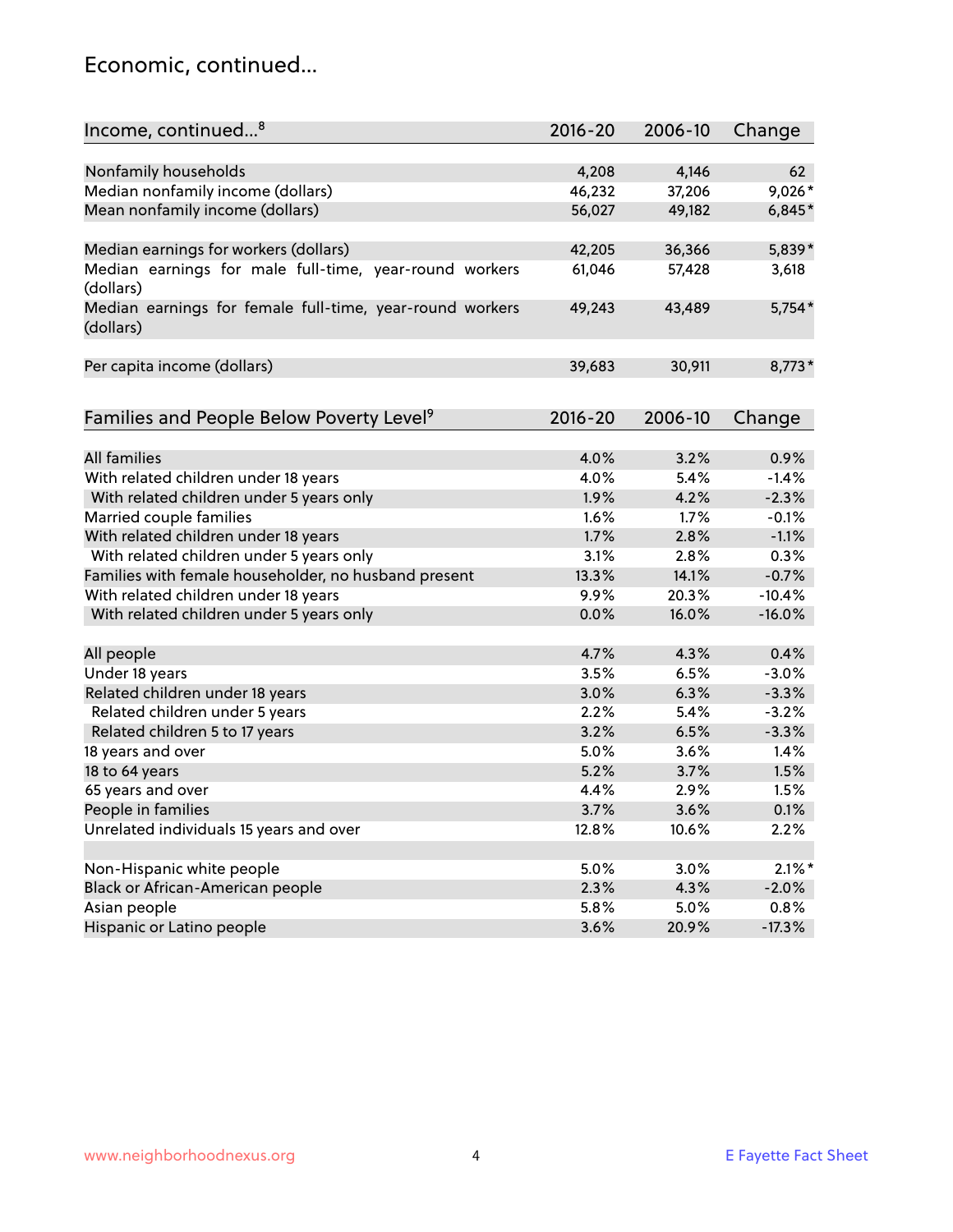## Employment

| Employment Status <sup>10</sup>                               | $2016 - 20$ | 2006-10 | Change     |
|---------------------------------------------------------------|-------------|---------|------------|
|                                                               |             |         |            |
| Population 16 years and over                                  | 44,652      | 39,358  | $5,294*$   |
| In labor force                                                | 62.7%       | 65.6%   | $-2.9%$    |
| Civilian labor force                                          | 62.4%       | 65.3%   | $-2.9%$    |
| Employed                                                      | 59.0%       | 60.8%   | $-1.9%$    |
| Unemployed                                                    | 3.4%        | 4.5%    | $-1.1%$    |
| <b>Armed Forces</b>                                           | 0.3%        | 0.3%    | 0.0%       |
| Not in labor force                                            | 37.3%       | 34.4%   | 2.9%       |
| Civilian labor force                                          |             |         |            |
|                                                               | 27,863      | 25,720  | $2,143*$   |
| <b>Unemployment Rate</b>                                      | 5.5%        | 7.0%    | $-1.4%$    |
| Females 16 years and over                                     | 23,225      | 20,653  | $2,572*$   |
| In labor force                                                | 59.2%       | 58.1%   | 1.1%       |
| Civilian labor force                                          | 59.2%       | 58.0%   | 1.2%       |
| Employed                                                      | 55.0%       | 55.0%   | $-0.1%$    |
|                                                               |             |         |            |
| Own children of the householder under 6 years                 | 2,597       | 2,803   | $-206$     |
| All parents in family in labor force                          | 67.0%       | 66.1%   | 0.9%       |
|                                                               |             |         |            |
| Own children of the householder 6 to 17 years                 | 7,992       | 9,018   | $-1,026*$  |
| All parents in family in labor force                          | 74.8%       | 75.8%   | $-1.0%$    |
|                                                               |             |         |            |
| Industry <sup>11</sup>                                        | 2016-20     | 2006-10 | Change     |
| Civilian employed population 16 years and over                | 26,323      | 23,932  | 2,391*     |
| Agriculture, forestry, fishing and hunting, and mining        | 0.5%        | 0.1%    | 0.4%       |
| Construction                                                  | 7.1%        | 5.8%    | 1.3%       |
| Manufacturing                                                 | 7.4%        | 6.2%    | 1.2%       |
| Wholesale trade                                               | 3.2%        | 4.3%    | $-1.1%$    |
| Retail trade                                                  | 9.7%        | 11.5%   | $-1.8%$    |
| Transportation and warehousing, and utilities                 | 11.4%       | 13.9%   | $-2.4\%$ * |
| Information                                                   | 3.1%        | 3.0%    | 0.1%       |
| Finance and insurance, and real estate and rental and leasing | 6.2%        | 7.5%    | $-1.3%$    |
| Professional, scientific, and management, and administrative  | 9.1%        | 9.7%    | $-0.6%$    |
| and waste management services                                 |             |         |            |
| Educational services, and health care and social assistance   | 20.7%       | 18.8%   | 1.9%       |
| Arts, entertainment, and recreation, and accommodation and    | 10.5%       | 6.6%    | $3.9\%$ *  |
| food services                                                 |             |         |            |
| Other services, except public administration                  | 5.0%        | 5.0%    | $-0.0%$    |
| Public administration                                         | 6.1%        | 7.5%    | $-1.4%$    |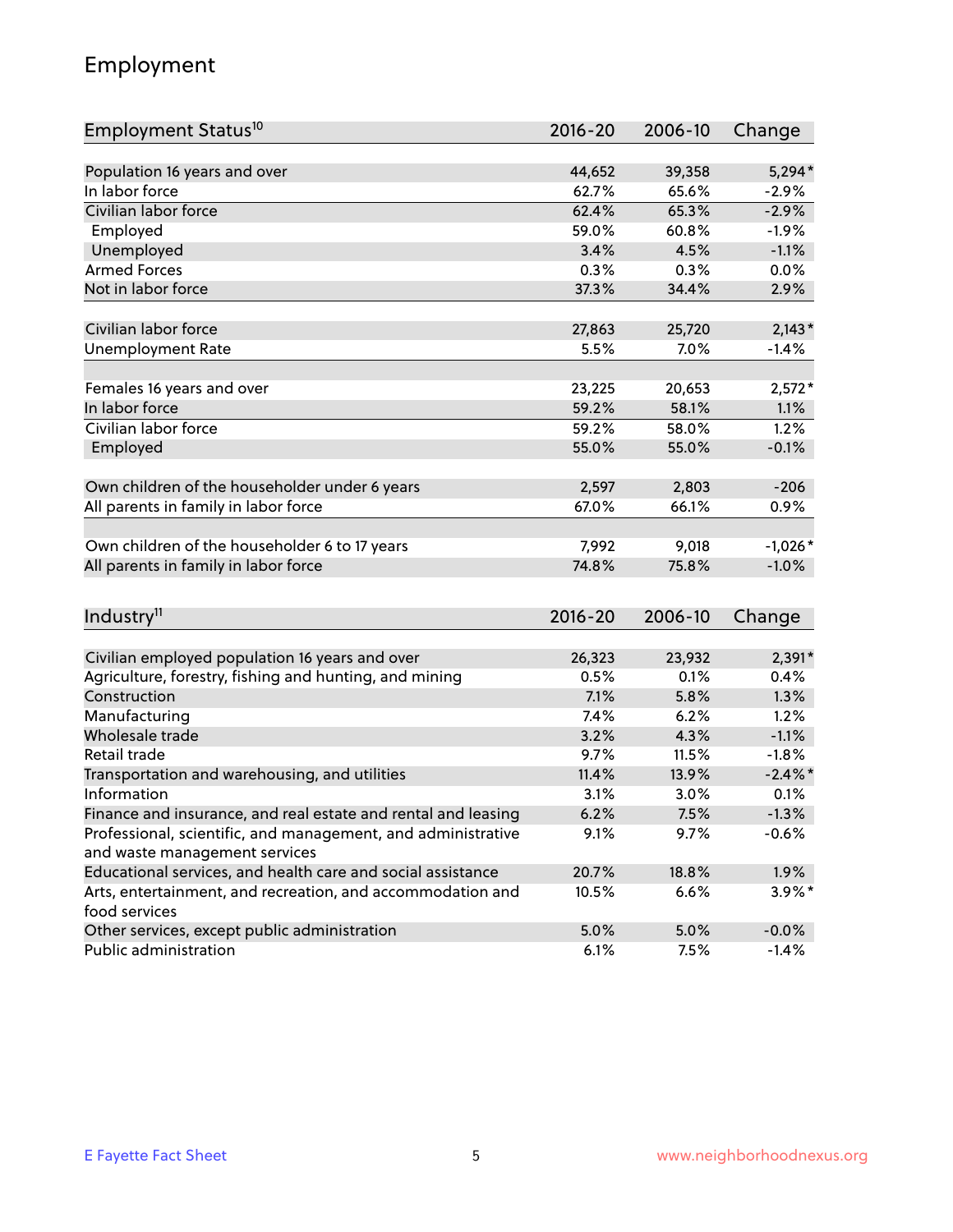# Employment, continued...

| Occupation <sup>12</sup>                                                    | $2016 - 20$ | 2006-10 | Change    |
|-----------------------------------------------------------------------------|-------------|---------|-----------|
| Civilian employed population 16 years and over                              | 26,323      | 23,932  | $2,391*$  |
| Management, business, science, and arts occupations                         | 43.7%       | 40.1%   | $3.6\%$ * |
| Service occupations                                                         | 13.8%       | 12.3%   | 1.5%      |
| Sales and office occupations                                                | 22.3%       | 28.8%   | $-6.5%$ * |
|                                                                             | 9.1%        |         | 1.2%      |
| Natural<br>and<br>resources,<br>construction,<br>maintenance<br>occupations |             | 7.9%    |           |
| Production, transportation, and material moving occupations                 | 11.0%       | 10.9%   | 0.1%      |
| Class of Worker <sup>13</sup>                                               | $2016 - 20$ | 2006-10 | Change    |
|                                                                             |             |         |           |
| Civilian employed population 16 years and over                              | 26,323      | 23,932  | $2,391*$  |
| Private wage and salary workers                                             | 77.4%       | 76.6%   | 0.8%      |
| Government workers                                                          | 16.5%       | 18.4%   | $-1.9%$   |
| Self-employed in own not incorporated business workers                      | 6.0%        | 5.0%    | 1.0%      |
| Unpaid family workers                                                       | 0.2%        | 0.1%    | 0.1%      |
| Job Flows <sup>14</sup>                                                     | 2019        | 2010    | Change    |
|                                                                             |             |         |           |
| Total Jobs in district                                                      | 17,913      | 15,690  | 2,223     |
| Held by residents of district                                               | 17.0%       | 22.1%   | $-5.2%$   |
| Held by non-residents of district                                           | 83.0%       | 77.9%   | 5.2%      |
| Jobs by Industry Sector <sup>15</sup>                                       | 2019        | 2010    | Change    |
|                                                                             |             |         |           |
| Total Jobs in district                                                      | 17,913      | 15,690  | 2,223     |
| Goods Producing sectors                                                     | 11.8%       | 8.3%    | 3.6%      |
| Trade, Transportation, and Utilities sectors                                | 24.8%       | 24.6%   | 0.2%      |
| All Other Services sectors                                                  | 63.4%       | 67.2%   | $-3.8%$   |
|                                                                             |             |         |           |
| Total Jobs in district held by district residents                           | 3,039       | 3,470   | $-431$    |
| <b>Goods Producing sectors</b>                                              | 11.1%       | 8.3%    | 2.8%      |
| Trade, Transportation, and Utilities sectors                                | 11.0%       | 13.0%   | $-2.0%$   |
| All Other Services sectors                                                  | 78.0%       | 78.7%   | $-0.7%$   |
|                                                                             |             |         |           |
| Jobs by Earnings <sup>16</sup>                                              | 2019        | 2010    | Change    |
|                                                                             |             |         |           |
| Total Jobs in district                                                      | 17,913      | 15,690  | 2,223     |
| Jobs with earnings \$1250/month or less                                     | 29.7%       | 33.2%   | $-3.5%$   |
| Jobs with earnings \$1251/month to \$3333/month                             | 33.8%       | 37.9%   | $-4.1%$   |
| Jobs with earnings greater than \$3333/month                                | 36.4%       | 28.8%   | 7.6%      |
| Total Jobs in district held by district residents                           | 3,039       | 3,470   | $-431$    |
| Jobs with earnings \$1250/month or less                                     | 29.1%       | 37.5%   | $-8.4%$   |
| Jobs with earnings \$1251/month to \$3333/month                             | 33.1%       | 34.4%   | $-1.2%$   |
| Jobs with earnings greater than \$3333/month                                | 37.7%       | 28.1%   | 9.6%      |
|                                                                             |             |         |           |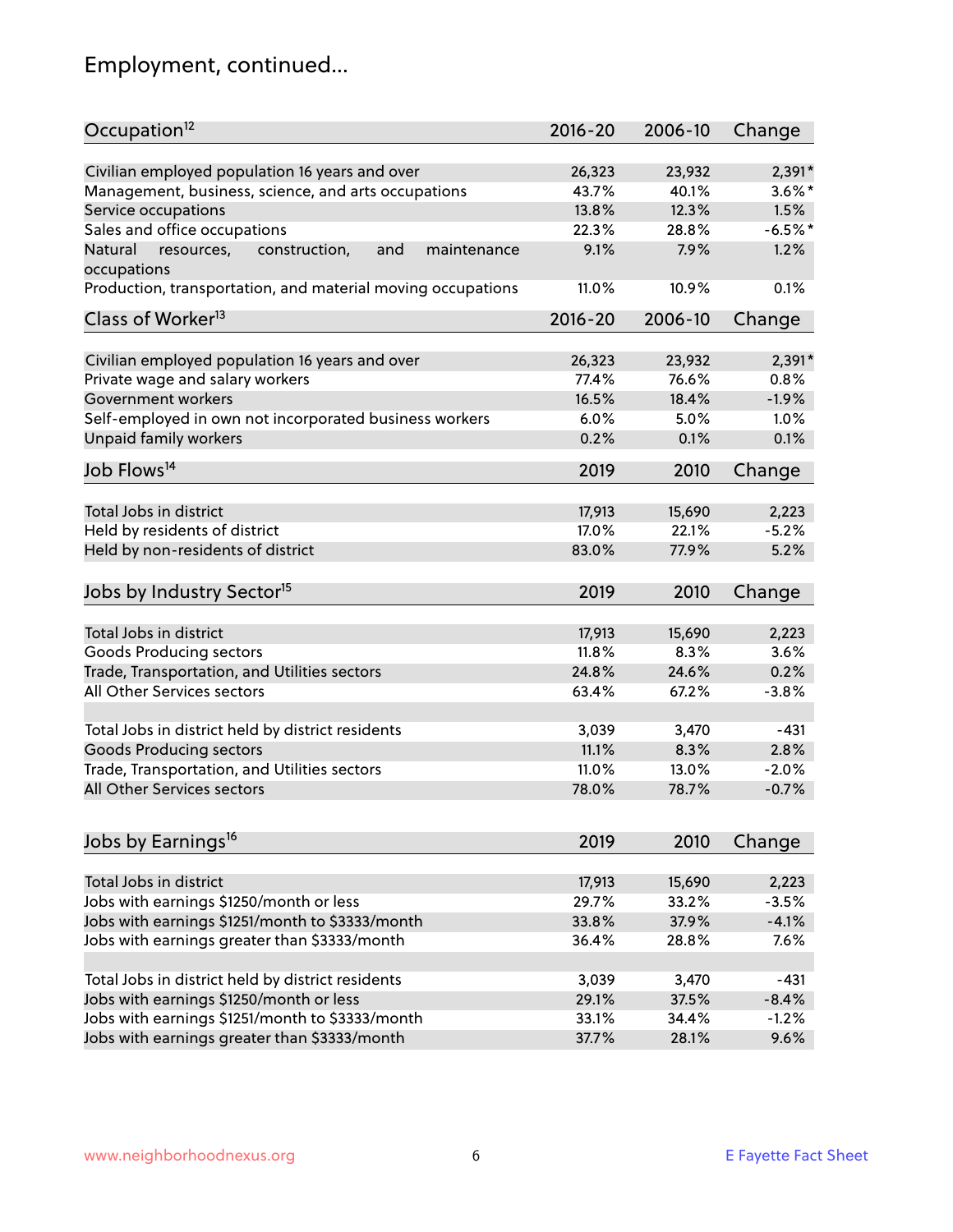# Employment, continued...

| Jobs by Age of Worker <sup>17</sup>               | 2019   | 2010   | Change  |
|---------------------------------------------------|--------|--------|---------|
|                                                   |        |        |         |
| Total Jobs in district                            | 17,913 | 15,690 | 2,223   |
| Jobs with workers age 29 or younger               | 25.8%  | 23.9%  | 1.9%    |
| Jobs with workers age 30 to 54                    | 50.8%  | 57.3%  | $-6.5%$ |
| Jobs with workers age 55 or older                 | 23.4%  | 18.8%  | 4.6%    |
|                                                   |        |        |         |
| Total Jobs in district held by district residents | 3.039  | 3.470  | -431    |
| Jobs with workers age 29 or younger               | 20.7%  | 19.9%  | 0.8%    |
| Jobs with workers age 30 to 54                    | 46.5%  | 54.5%  | $-8.0%$ |
| Jobs with workers age 55 or older                 | 32.8%  | 25.6%  | 7.2%    |
|                                                   |        |        |         |

#### Education

| School Enrollment <sup>18</sup>                | $2016 - 20$ | 2006-10 | Change     |
|------------------------------------------------|-------------|---------|------------|
|                                                |             |         |            |
| Population 3 years and over enrolled in school | 13,537      | 14,303  | $-766$     |
| Nursery school, preschool                      | 5.5%        | 4.3%    | 1.3%       |
| Kindergarten                                   | 4.3%        | 5.1%    | $-0.8%$    |
| Elementary school (grades 1-8)                 | 40.5%       | 42.4%   | $-1.9\%$   |
| High school (grades 9-12)                      | 25.4%       | 27.7%   | $-2.4%$    |
| College or graduate school                     | 24.3%       | 20.5%   | $3.8\%$ *  |
| Educational Attainment <sup>19</sup>           | $2016 - 20$ | 2006-10 | Change     |
|                                                |             |         |            |
| Population 25 years and over                   | 37,654      | 33,806  | $3,848*$   |
| Less than 9th grade                            | 1.8%        | 2.1%    | $-0.3%$    |
| 9th to 12th grade, no diploma                  | 3.5%        | 6.0%    | $-2.5%$    |
| High school graduate (includes equivalency)    | 26.6%       | 25.7%   | 0.8%       |
| Some college, no degree                        | 19.9%       | 23.7%   | $-3.8\%$ * |
| Associate's degree                             | 10.2%       | 8.7%    | $1.5%$ *   |
| Bachelor's degree                              | 22.7%       | 22.1%   | 0.6%       |
| Graduate or professional degree                | 15.3%       | 11.6%   | $3.6\%$ *  |
|                                                |             |         |            |
| Percent high school graduate or higher         | 94.7%       | 91.9%   | $2.7\%$    |
| Percent bachelor's degree or higher            | 38.0%       | 33.8%   | $4.2\%$ *  |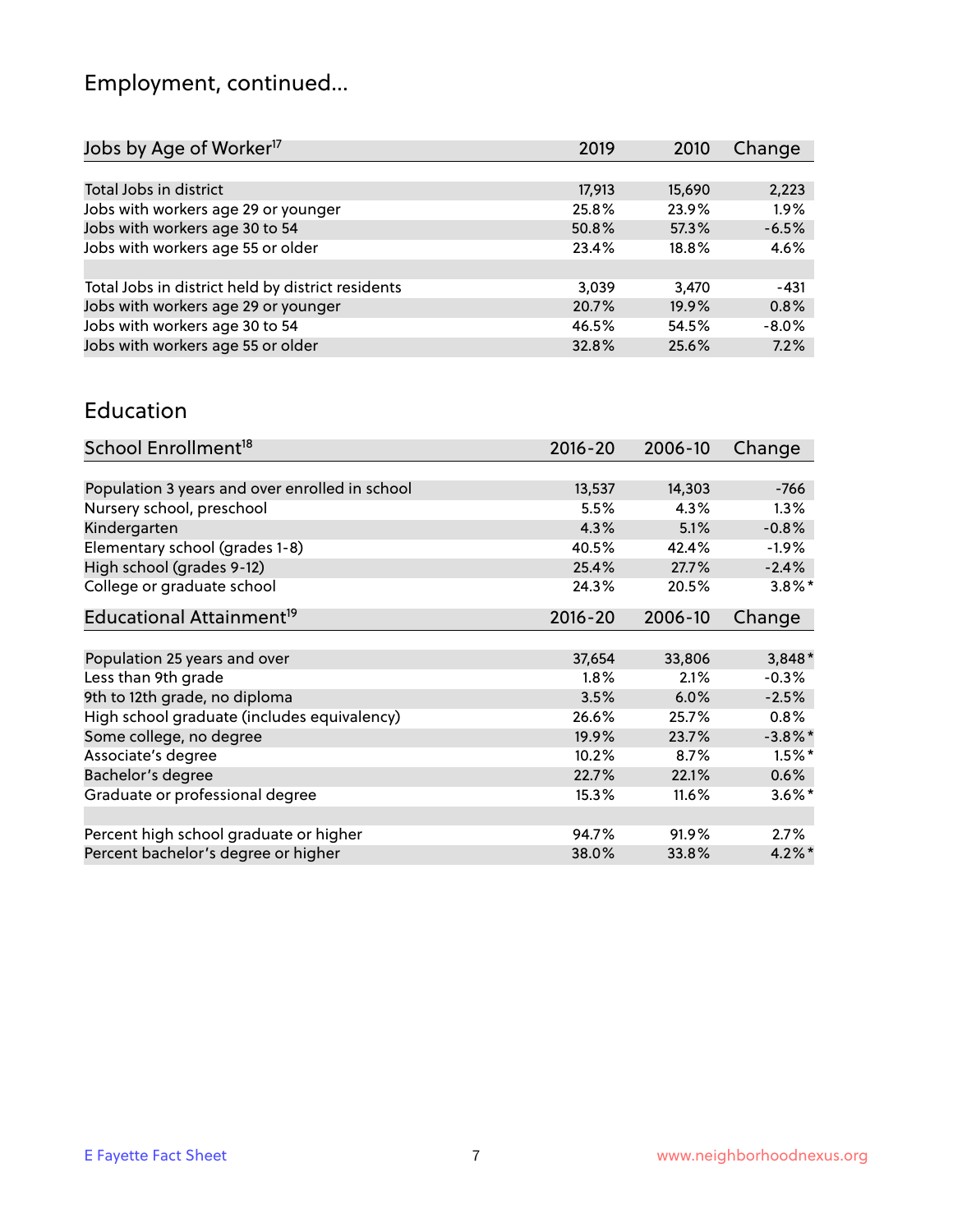## Housing

| Households by Type <sup>20</sup>                     | 2016-20     | 2006-10 | Change     |
|------------------------------------------------------|-------------|---------|------------|
|                                                      |             |         |            |
| <b>Total households</b>                              | 19,559      | 18,176  | $1,383*$   |
| Family households (families)                         | 78.5%       | 77.2%   | 1.3%       |
| With own children under 18 years                     | 29.9%       | 33.6%   | $-3.7\%$ * |
| Married-couple family                                | 60.9%       | 65.1%   | $-4.2%$    |
| With own children of the householder under 18 years  | 21.5%       | 28.1%   | $-6.6%$    |
| Male householder, no wife present, family            | 6.7%        | 3.0%    | $3.7\%$ *  |
| With own children of the householder under 18 years  | 3.3%        | 1.0%    | $2.3\%$ *  |
| Female householder, no husband present, family       | 10.9%       | 9.1%    | 1.8%       |
| With own children of the householder under 18 years  | 5.1%        | 4.5%    | 0.7%       |
| Nonfamily households                                 | 21.5%       | 22.8%   | $-1.3%$    |
| Householder living alone                             | 18.3%       | 20.0%   | $-1.7%$    |
| 65 years and over                                    | 9.2%        | 9.5%    | $-0.3%$    |
| Households with one or more people under 18 years    | 34.0%       | 37.3%   | $-3.3\%$ * |
| Households with one or more people 65 years and over | 34.6%       | 28.2%   | $6.4\%$ *  |
| Average household size                               | 2.74        | 2.74    | 0.01       |
| Average family size                                  | 3.09        | 3.16    | $-0.07$    |
|                                                      |             |         |            |
| Housing Occupancy <sup>21</sup>                      | $2016 - 20$ | 2006-10 | Change     |
| Total housing units                                  | 20,462      | 19,530  | $932*$     |
| Occupied housing units                               | 95.6%       | 93.1%   | $2.5%$ *   |
| Vacant housing units                                 | 4.4%        | 6.9%    | $-2.5%$ *  |
|                                                      |             |         |            |
| Homeowner vacancy rate                               | 0.6         | 2.0     | $-1.4$     |
| Rental vacancy rate                                  | 3.3         | 5.2     | $-1.9$     |
|                                                      |             |         |            |
| Units in Structure <sup>22</sup>                     | 2016-20     | 2006-10 | Change     |
| Total housing units                                  | 20,462      | 19,530  | $932*$     |
| 1-unit, detached                                     | 88.1%       | 87.1%   | 1.0%       |
| 1-unit, attached                                     | 3.2%        | 3.3%    | $-0.2%$    |
| 2 units                                              | 0.6%        | 0.7%    | $-0.0%$    |
| 3 or 4 units                                         | 1.6%        | 1.4%    | 0.2%       |
| 5 to 9 units                                         | 1.8%        | 2.8%    | $-1.0%$    |
| 10 to 19 units                                       | 0.4%        | 1.1%    | $-0.7%$    |
| 20 or more units                                     | 1.6%        | 1.1%    | 0.5%       |
| Mobile home                                          | 2.5%        | 2.5%    | $0.0\%$    |
| Boat, RV, van, etc.                                  | 0.2%        | $0.0\%$ | 0.2%       |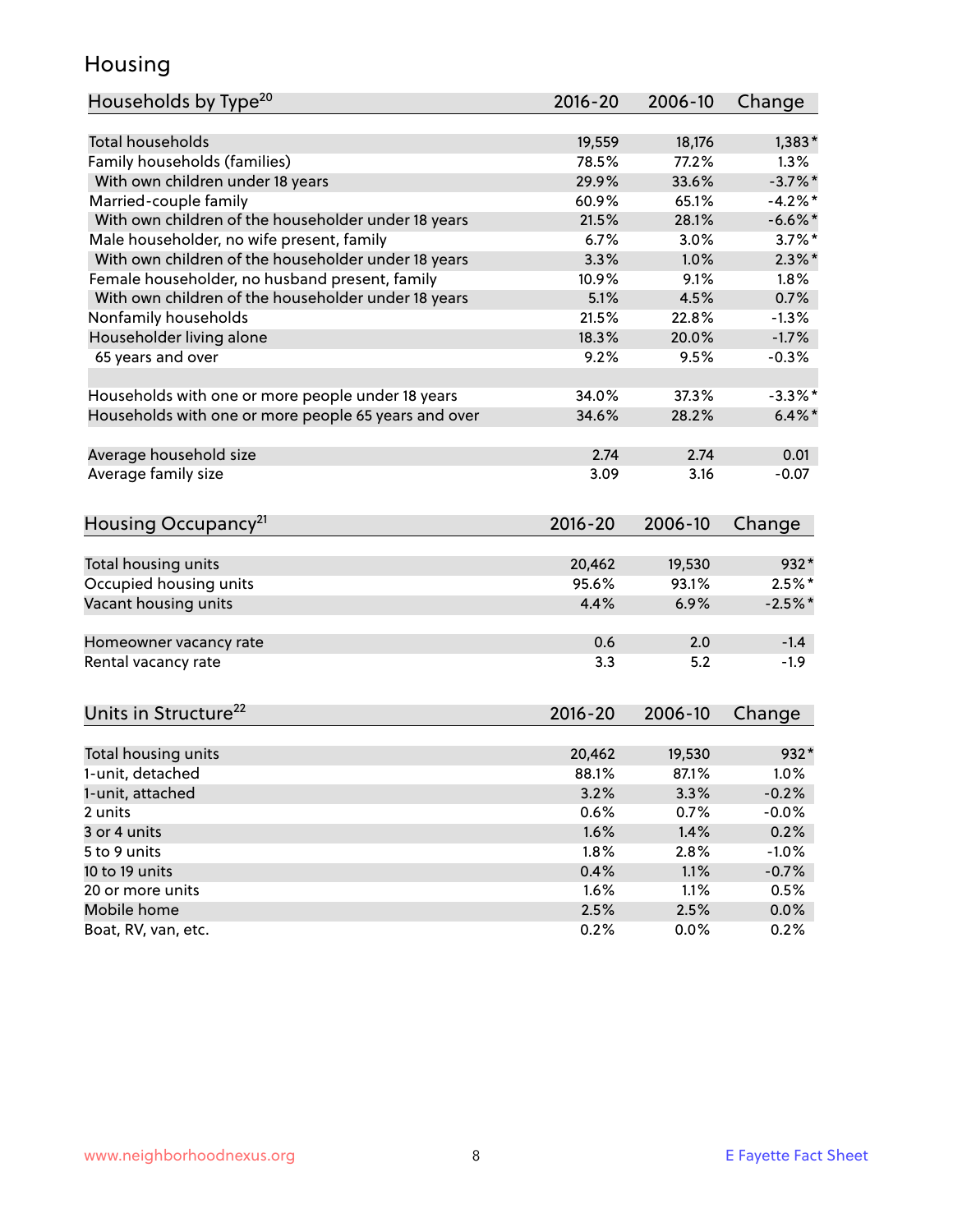## Housing, Continued...

| Year Structure Built <sup>23</sup>             | 2016-20     | 2006-10 | Change     |
|------------------------------------------------|-------------|---------|------------|
| Total housing units                            | 20,462      | 19,530  | $932*$     |
| Built 2014 or later                            | 4.2%        | (X)     | (X)        |
| Built 2010 to 2013                             | 1.9%        | (X)     | (X)        |
| Built 2000 to 2009                             | 16.9%       | 17.1%   | $-0.2%$    |
| Built 1990 to 1999                             | 26.4%       | 25.0%   | 1.5%       |
| Built 1980 to 1989                             | 28.0%       | 32.0%   | $-4.0\%$ * |
| Built 1970 to 1979                             | 16.4%       | 15.9%   | 0.6%       |
| Built 1960 to 1969                             | 3.4%        | 5.2%    | $-1.8\%$ * |
| Built 1950 to 1959                             | 1.3%        | 1.8%    | $-0.5%$    |
| Built 1940 to 1949                             | 0.6%        | 0.6%    | $-0.0%$    |
| Built 1939 or earlier                          | 0.8%        | 2.5%    | $-1.6\%$ * |
|                                                |             |         |            |
| Housing Tenure <sup>24</sup>                   | $2016 - 20$ | 2006-10 | Change     |
| Occupied housing units                         | 19,559      | 18,176  | $1,383*$   |
| Owner-occupied                                 | 84.6%       | 86.7%   | $-2.2\%$ * |
| Renter-occupied                                | 15.4%       | 13.3%   | 2.2%       |
|                                                |             |         |            |
| Average household size of owner-occupied unit  | 2.80        | 2.75    | 0.05       |
| Average household size of renter-occupied unit | 2.42        | 2.65    | $-0.23$    |
| Residence 1 Year Ago <sup>25</sup>             | $2016 - 20$ | 2006-10 | Change     |
|                                                |             |         |            |
| Population 1 year and over                     | 53,830      | 49,788  | $4,042*$   |
| Same house                                     | 90.5%       | 87.2%   | $3.3\%$ *  |
| Different house in the U.S.                    | 9.0%        | 12.6%   | $-3.7\%$ * |
| Same county                                    | 2.6%        | 4.6%    | $-2.0\%$ * |
| Different county                               | 6.4%        | 8.0%    | $-1.6%$    |
| Same state                                     | 4.2%        | 5.2%    | $-1.0%$    |
| Different state                                | 2.1%        | 2.8%    | $-0.7%$    |
| Abroad                                         | 0.5%        | 0.2%    | 0.3%       |
| Value of Housing Unit <sup>26</sup>            | 2016-20     | 2006-10 | Change     |
|                                                |             |         |            |
| Owner-occupied units                           | 16,540      | 15,766  | $774*$     |
| Less than \$50,000                             | 2.3%        | 1.6%    | 0.7%       |
| \$50,000 to \$99,999                           | 1.9%        | 2.4%    | $-0.6%$    |
| \$100,000 to \$149,999                         | 7.6%        | 9.9%    | $-2.3\%$ * |
| \$150,000 to \$199,999                         | 19.8%       | 27.5%   | $-7.7\%$ * |
| \$200,000 to \$299,999                         | 34.1%       | 30.5%   | $3.6\%$ *  |
| \$300,000 to \$499,999                         | 27.4%       | 21.7%   | $5.7\%$ *  |
| \$500,000 to \$999,999                         | 6.6%        | 6.0%    | 0.6%       |
| \$1,000,000 or more                            | 0.4%        | 0.5%    | $-0.1%$    |
| Median (dollars)                               | 248,910     | 224,432 | 24,478*    |
| Mortgage Status <sup>27</sup>                  | $2016 - 20$ | 2006-10 | Change     |
| Owner-occupied units                           | 16,540      | 15,766  | $774*$     |
| Housing units with a mortgage                  | 71.5%       | 73.1%   | $-1.5%$    |
| Housing units without a mortgage               | 28.5%       | 26.9%   | 1.5%       |
|                                                |             |         |            |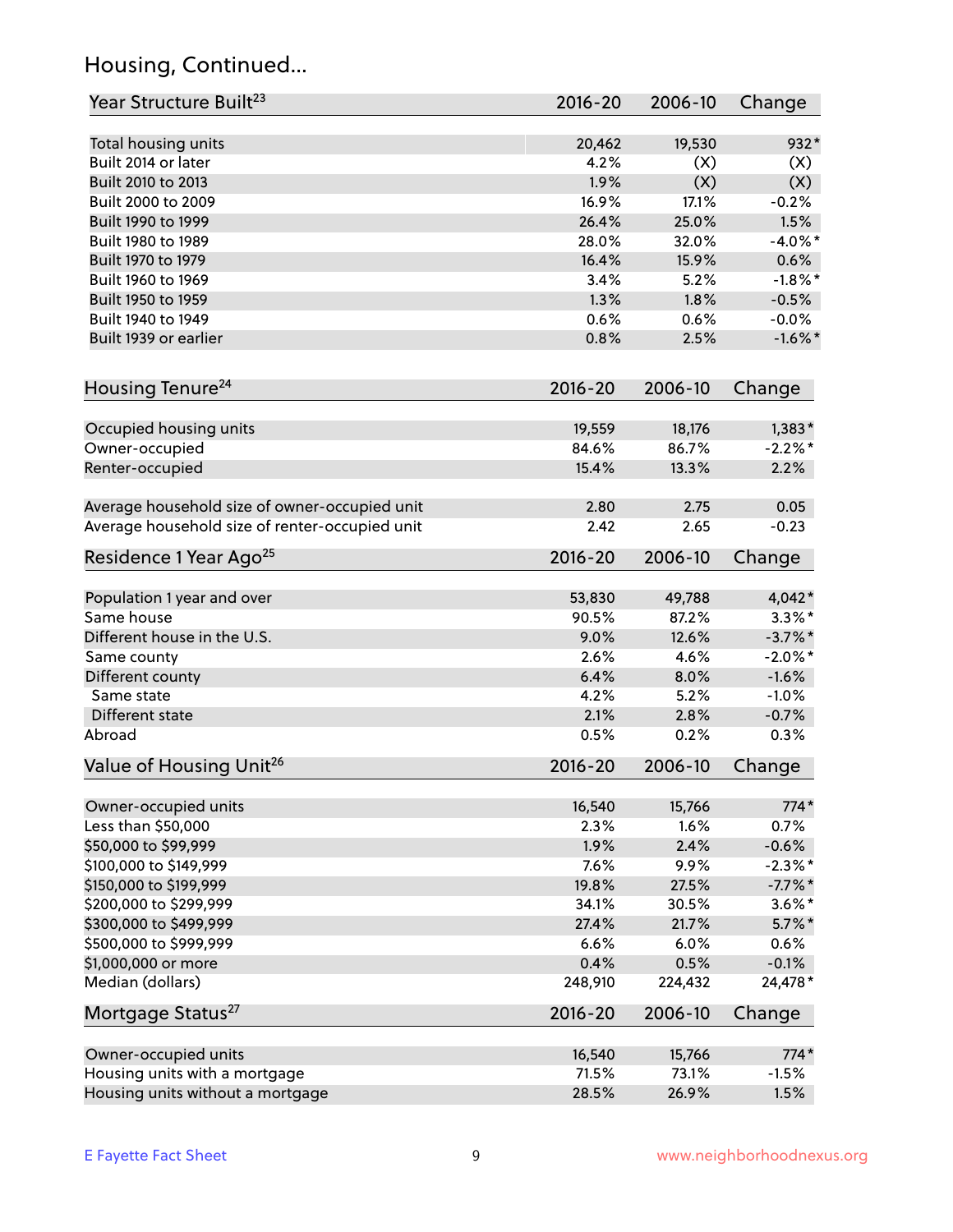## Housing, Continued...

| Selected Monthly Owner Costs <sup>28</sup>                                            | 2016-20 | 2006-10        | Change     |
|---------------------------------------------------------------------------------------|---------|----------------|------------|
| Housing units with a mortgage                                                         | 11,834  | 11,519         | 315        |
| Less than \$300                                                                       | 0.1%    | 0.1%           | $-0.0%$    |
| \$300 to \$499                                                                        | 0.6%    | 0.4%           | 0.1%       |
| \$500 to \$999                                                                        | 11.3%   | 10.7%          | 0.6%       |
| \$1,000 to \$1,499                                                                    | 26.8%   | 24.0%          | 2.8%       |
| \$1,500 to \$1,999                                                                    | 24.8%   | 26.7%          | $-1.8%$    |
| \$2,000 to \$2,999                                                                    | 26.7%   | 24.7%          | 2.0%       |
| \$3,000 or more                                                                       | 9.7%    | 13.4%          | $-3.8\%$ * |
| Median (dollars)                                                                      | 1,726   | 1,777          | $-51*$     |
| Housing units without a mortgage                                                      | 4,706   | 4,247          | 459        |
| Less than \$150                                                                       | 1.3%    | 0.7%           | 0.7%       |
| \$150 to \$249                                                                        | 3.7%    | 8.9%           | $-5.1%$    |
| \$250 to \$349                                                                        | 14.3%   | 18.9%          | $-4.5%$    |
| \$350 to \$499                                                                        | 33.2%   | 30.5%          | 2.8%       |
| \$500 to \$699                                                                        | 27.0%   | 29.7%          | $-2.7%$    |
| \$700 or more                                                                         | 20.3%   | 11.4%          | 8.9%*      |
| Median (dollars)                                                                      | 489     | 452            | $37*$      |
| Household Income <sup>29</sup>                                                        |         |                |            |
| Housing units with a mortgage (excluding units where<br>SMOCAPI cannot be computed)   | 11,834  | 11,508         | 326        |
| Less than 20.0 percent                                                                | 44.9%   | 34.6%          | 10.3%*     |
| 20.0 to 24.9 percent                                                                  | 17.5%   | 14.2%          | $3.3\%$ *  |
| 25.0 to 29.9 percent                                                                  | 12.4%   | 14.1%          | $-1.7%$    |
| 30.0 to 34.9 percent                                                                  | 6.0%    | 8.3%           | $-2.2%$    |
| 35.0 percent or more                                                                  | 19.2%   | 28.8%          | $-9.6%$ *  |
| Not computed                                                                          | 0       | 11             | $-11$      |
| Housing unit without a mortgage (excluding units where<br>SMOCAPI cannot be computed) | 4,598   | 4,243          | 355        |
| Less than 10.0 percent                                                                | 58.9%   | 53.6%          | 5.2%       |
| 10.0 to 14.9 percent                                                                  | 19.8%   | 17.7%          | $2.1\%$ *  |
| 15.0 to 19.9 percent                                                                  | 6.0%    | 10.8%          | $-4.8%$    |
| 20.0 to 24.9 percent                                                                  | 7.5%    | 6.2%           | 1.3%       |
| 25.0 to 29.9 percent                                                                  | 1.9%    | 3.2%           | $-1.3%$    |
| 30.0 to 34.9 percent                                                                  | 1.0%    | 2.9%           | $-2.0%$    |
| 35.0 percent or more                                                                  | 5.1%    | 5.6%           | $-0.5%$    |
| Not computed                                                                          | 108     | $\overline{4}$ | 104        |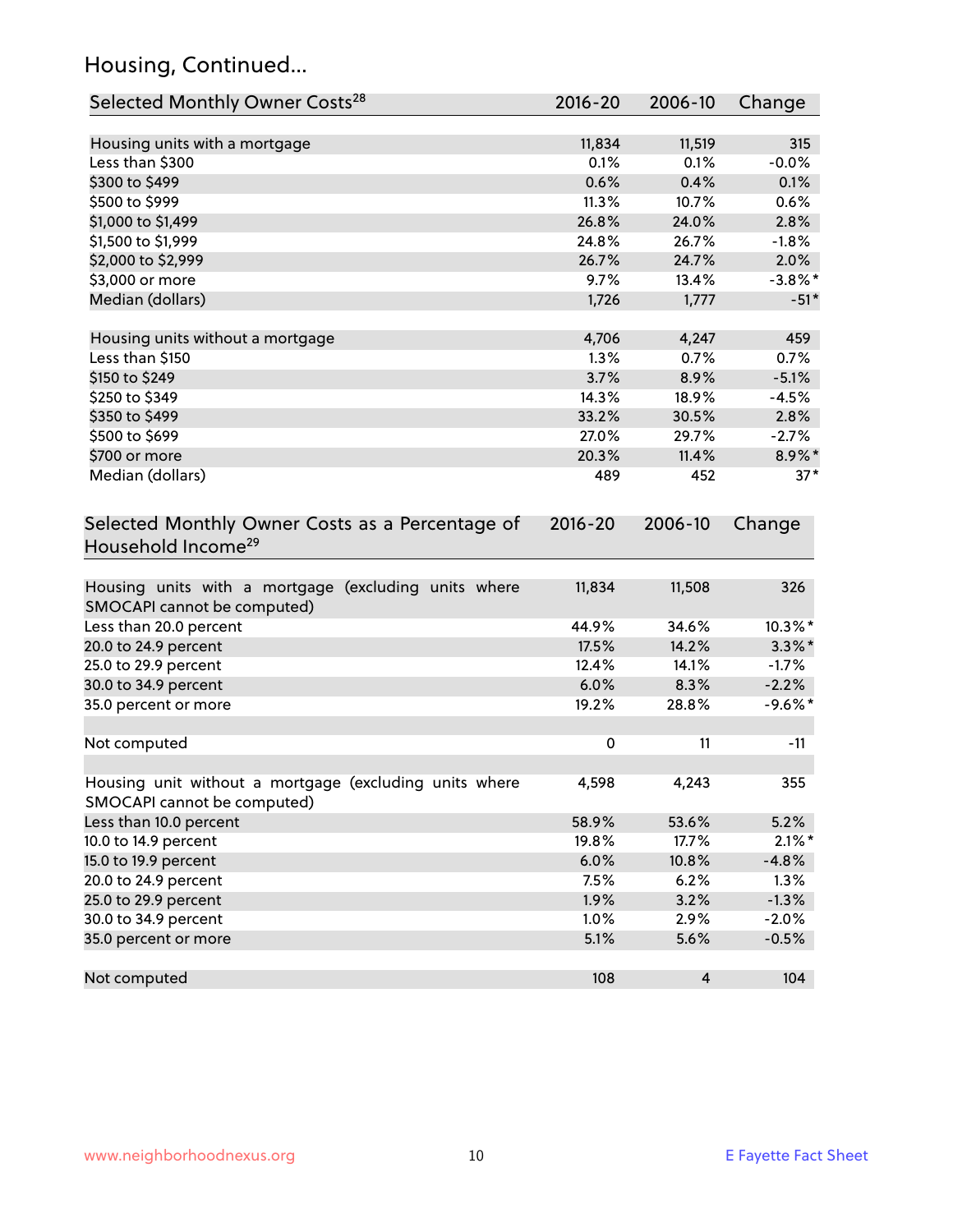## Housing, Continued...

| Gross Rent <sup>30</sup>                                                       | $2016 - 20$ | 2006-10 | Change      |
|--------------------------------------------------------------------------------|-------------|---------|-------------|
| Occupied units paying rent                                                     | 2,880       | 2,125   | $755*$      |
| Less than \$200                                                                | 0.6%        | 0.0%    | 0.6%        |
| \$200 to \$499                                                                 | 0.5%        | 4.7%    | $-4.3%$     |
| \$500 to \$749                                                                 | 2.0%        | 17.9%   | $-15.9%$    |
| \$750 to \$999                                                                 | 19.6%       | 29.1%   | $-9.5%$     |
| \$1,000 to \$1,499                                                             | 51.5%       | 31.9%   | 19.6%       |
| \$1,500 to \$1,999                                                             | 18.1%       | 11.3%   | 6.8%        |
| \$2,000 or more                                                                | 7.7%        | 5.0%    | 2.8%        |
| Median (dollars)                                                               | 1,300       | 1,215   | 84          |
| No rent paid                                                                   | 139         | 285     | $-146$      |
| Gross Rent as a Percentage of Household Income <sup>31</sup>                   | $2016 - 20$ | 2006-10 | Change      |
|                                                                                |             |         |             |
| Occupied units paying rent (excluding units where GRAPI<br>cannot be computed) | 2,880       | 2,108   | 772         |
| Less than 15.0 percent                                                         | 5.9%        | 10.5%   | $-4.6%$     |
| 15.0 to 19.9 percent                                                           | 16.7%       | 10.1%   | 6.6%        |
| 20.0 to 24.9 percent                                                           | 17.2%       | 9.9%    | 7.3%        |
| 25.0 to 29.9 percent                                                           | 11.6%       | 8.9%    | 2.7%        |
| 30.0 to 34.9 percent                                                           | 11.7%       | 8.7%    | 3.0%        |
| 35.0 percent or more                                                           | 36.9%       | 51.9%   | $-15.0\%$ * |
| Not computed                                                                   | 139         | 302     | $-163$      |
| Transportation                                                                 |             |         |             |
| Commuting to Work <sup>32</sup>                                                | 2016-20     | 2006-10 | Change      |
| Workers 16 years and over                                                      | 25,844      | 23,044  | $2,800*$    |
| Car, truck, or van - drove alone                                               | 78.9%       | 83.1%   | $-4.2%$ *   |
| Car, truck, or van - carpooled                                                 | 7.9%        | 8.2%    | $-0.3%$     |
| Public transportation (excluding taxicab)                                      | 1.1%        | 1.1%    | 0.1%        |
| Walked                                                                         | 0.3%        | 0.8%    | $-0.5%$     |
| Other means                                                                    | 1.5%        | 1.1%    | 0.4%        |
| Worked at home                                                                 | 10.3%       | 5.7%    | 4.6%*       |
| Mean travel time to work (minutes)                                             | 32.8        | 30.9    | 1.9         |
| Vehicles Available <sup>33</sup>                                               | 2016-20     | 2006-10 | Change      |
| Occupied housing units                                                         | 19,559      | 18,176  | $1,383*$    |
| No vehicles available                                                          | 1.4%        | 3.2%    | $-1.7%$     |
| 1 vehicle available                                                            | 22.8%       | 22.5%   | 0.4%        |
| 2 vehicles available                                                           | 38.2%       | 39.9%   | $-1.7%$     |
| 3 or more vehicles available                                                   | 37.5%       | 34.5%   | 3.1%        |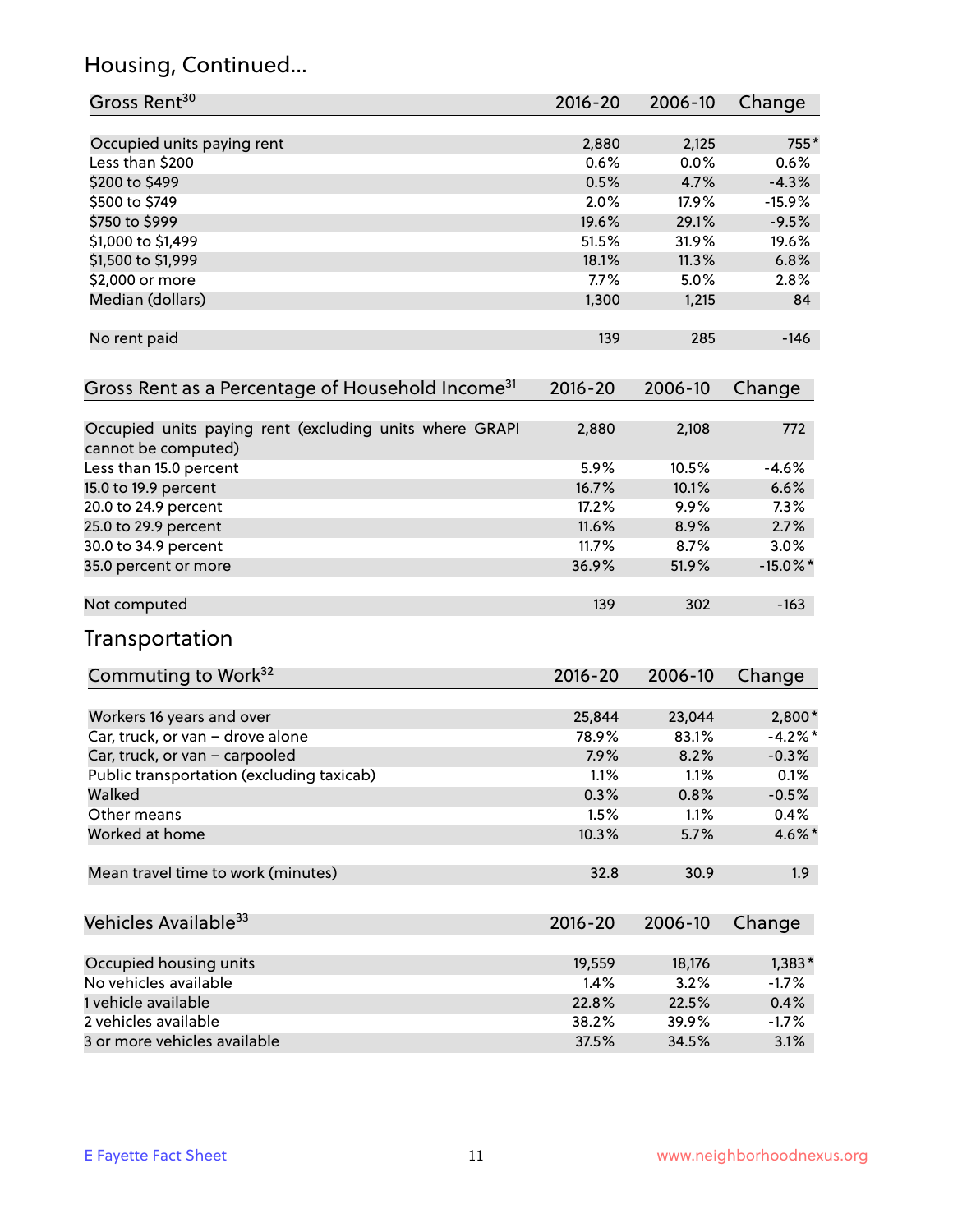#### Health

| Health Insurance coverage <sup>34</sup>                 | 2016-20 |
|---------------------------------------------------------|---------|
|                                                         |         |
| Civilian Noninstitutionalized Population                | 53,527  |
| With health insurance coverage                          | 92.6%   |
| With private health insurance coverage                  | 80.4%   |
| With public health coverage                             | 30.0%   |
| No health insurance coverage                            | 7.4%    |
| Civilian Noninstitutionalized Population Under 19 years | 12,113  |
| No health insurance coverage                            | 6.1%    |
| Civilian Noninstitutionalized Population 19 to 64 years | 31,135  |
| In labor force:                                         | 24,615  |
| Employed:                                               | 23,192  |
| With health insurance coverage                          | 91.4%   |
| With private health insurance coverage                  | 89.6%   |
| With public coverage                                    | 7.0%    |
| No health insurance coverage                            | 8.6%    |
| Unemployed:                                             | 1,423   |
| With health insurance coverage                          | 66.4%   |
| With private health insurance coverage                  | 54.4%   |
| With public coverage                                    | 12.7%   |
| No health insurance coverage                            | 33.6%   |
| Not in labor force:                                     | 6,520   |
| With health insurance coverage                          | 89.3%   |
| With private health insurance coverage                  | 72.3%   |
| With public coverage                                    | 29.3%   |
| No health insurance coverage                            | 10.7%   |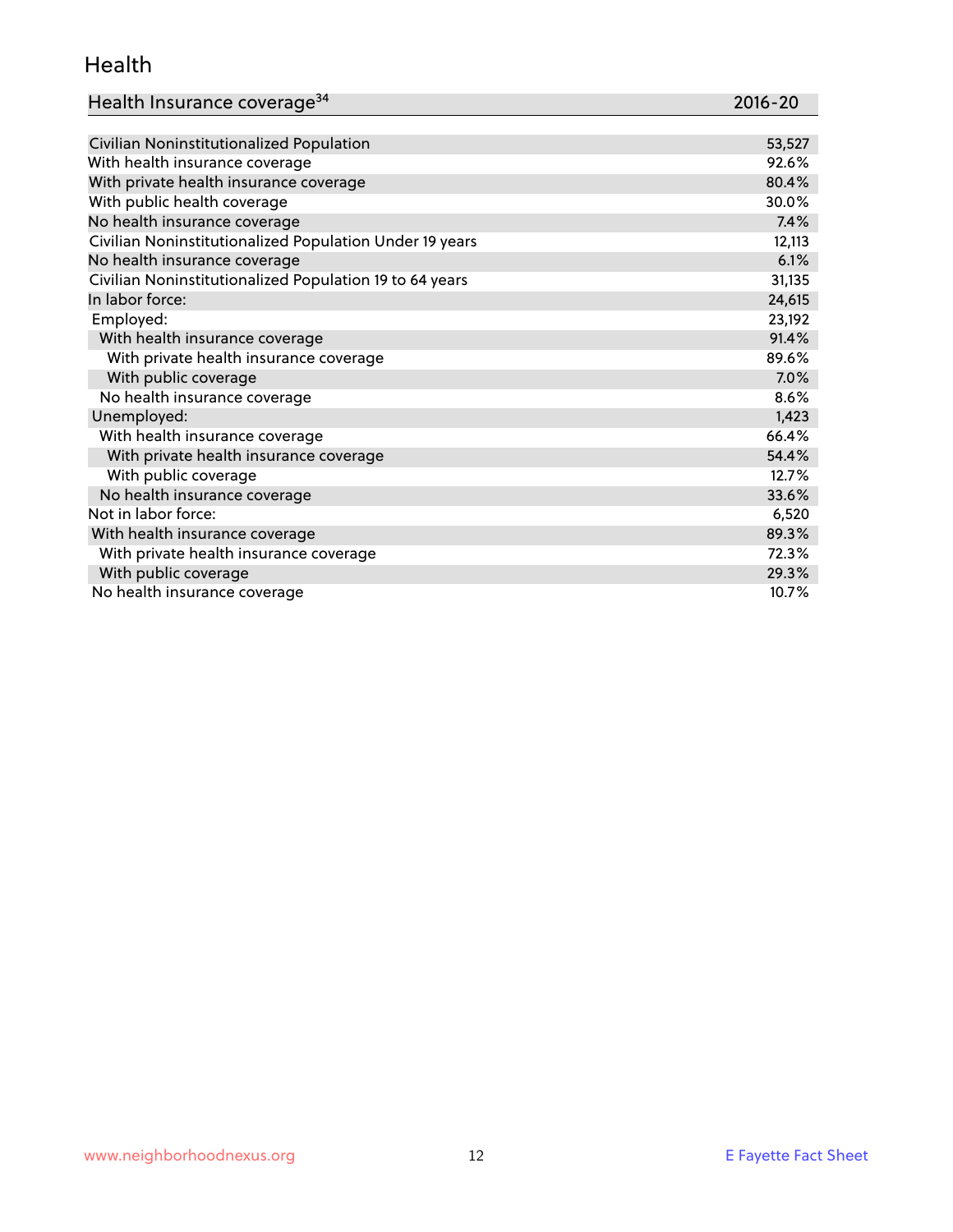## Employment Forecasts

| Forecast Employment by Sector <sup>35</sup>      | 2030         | 2020     | Change   |
|--------------------------------------------------|--------------|----------|----------|
|                                                  |              |          |          |
| <b>All Sectors</b>                               | 24,068       | 23,017   | 4.6%     |
| Goods Producing                                  | 1,763        | 1,828    | $-3.6%$  |
| Agriculture, forestry, fishing and hunting       | 30           | 30       | 0.0%     |
| Mining                                           | $\Omega$     | $\Omega$ | 0.0%     |
| Construction                                     | 1,496        | 1,579    | $-5.3%$  |
| Manufacturing                                    | 237          | 219      | 8.2%     |
| Service Providing                                | 4,795        | 5,059    | $-5.2%$  |
| Wholesale trade                                  | 649          | 553      | 17.4%    |
| <b>Retail trade</b>                              | 3,788        | 4,184    | $-9.5%$  |
| Transportation and warehousing                   | 357          | 319      | 11.9%    |
| <b>Utilities</b>                                 | $\mathbf{1}$ | 3        | $-66.7%$ |
| Information                                      | 297          | 258      | 15.1%    |
| <b>Financial activities</b>                      | 1,839        | 1,678    | 9.6%     |
| Finance and insurance                            | 1,136        | 985      | 15.3%    |
| Real estate and rental and leasing               | 703          | 693      | 1.4%     |
| Professional and business services               | 2,561        | 2,112    | 21.3%    |
| Professional, scientific, and technical services | 2,463        | 2,024    | 21.7%    |
| Management of companies and enterprises          | 98           | 88       | 11.4%    |
| <b>Education and health services</b>             | 6,747        | 6,047    | 11.6%    |
| <b>Education services</b>                        | 3,862        | 3,590    | 7.6%     |
| Health care and social assistance                | 2,885        | 2,457    | 17.4%    |
| Leisure and hospitality                          | 3,145        | 3,232    | $-2.7%$  |
| Arts, entertainment, and recreation              | 436          | 477      | $-8.6%$  |
| Accommodation and food services                  | 2,709        | 2,755    | $-1.7%$  |
| Other services, except public administration     | 811          | 849      | $-4.5%$  |
| <b>Public administration</b>                     | 1,304        | 1,245    | 4.7%     |

# Population Forecasts

| Population Forecasts <sup>36</sup> | 2030   | 2020   | Change   |
|------------------------------------|--------|--------|----------|
|                                    |        |        |          |
| <b>Total Population</b>            | 66.502 | 58.312 | $14.0\%$ |
| <b>Total Households</b>            | 23.855 | 20.762 | 14.9%    |